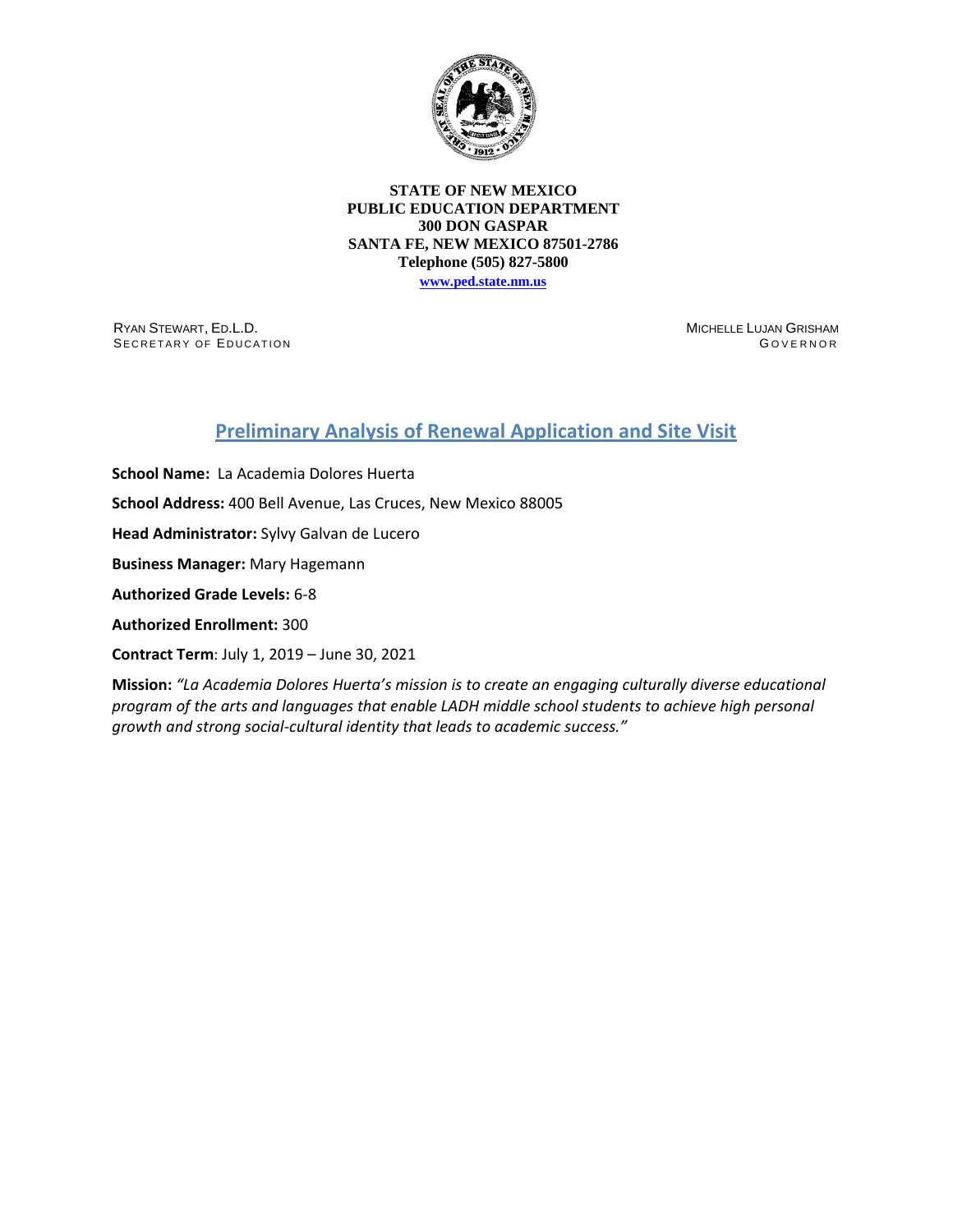Analysis of Renewal Application and Site Visit November 2020 Page **2** of **6**

## *Summary of Performance*

*Academic*. As a result of the school's 2-year charter contract, La Academia Dolores Huerta (LADH) does not have any statelevel academic data available, in respect to the 2019-20 school year.

It is noted that going into this contract term, the school demonstrated growth in their Reading proficiency from 8% in 2017-18 to 16% in 2018-19 and slight growth in their Math proficiency from 2% in 2017-18 to 3% in 2018-19 academic year(s). These proficiency rates are significantly lower than the State average which is 34% for Reading proficiency and 21% for Math proficiency in 2018-2019.

Pending the charter contract renewal decision, the Charter School Division will recommend that the school be required to implement a rigorous academic improvement plan, approved by the Public Education Commission.

*Financial*. Over the course of the contract, the school received four (4) audit findings derived from published audited financial statements from 2018-2019 including one (1) material weakness and three (3) repeat, noncompliance/other matter items. LADH is on a quarterly reporting schedule. The business manager is responsive and reports in a timely manner. Smaller corrections on reports have been required to achieve budget approvable status.

LADH's membership counts have shown consistent downward trends throughout the past couple of years, which suggest the school will have challenges in achieving their financial goals set forth in their current budget. Although the school has a healthy cash balance, the distribution of expenses rank very high in administrative support costs over direct instruction. With the lower than expected membership, the school will need to make considerable changes to ensure expenses are prioritized in the classroom.

Pending the charter contract renewal decision, the Charter School Division will recommend that the school be required to implement a rigorous financial improvement plan, approved by the Public Education Commission.

*Organizational.* During the most recent year evaluated (2019-20), the school received two (2) "*Falls Far Below Standard*" indicator ratings and ten (10) "*Working to Meet Standard*" ratingsin their organizational performance framework.

Pending the charter contract renewal decision, the Charter School Division will recommend that the school be required to implement a rigorous organizational improvement plan, approved by the Public Education Commission.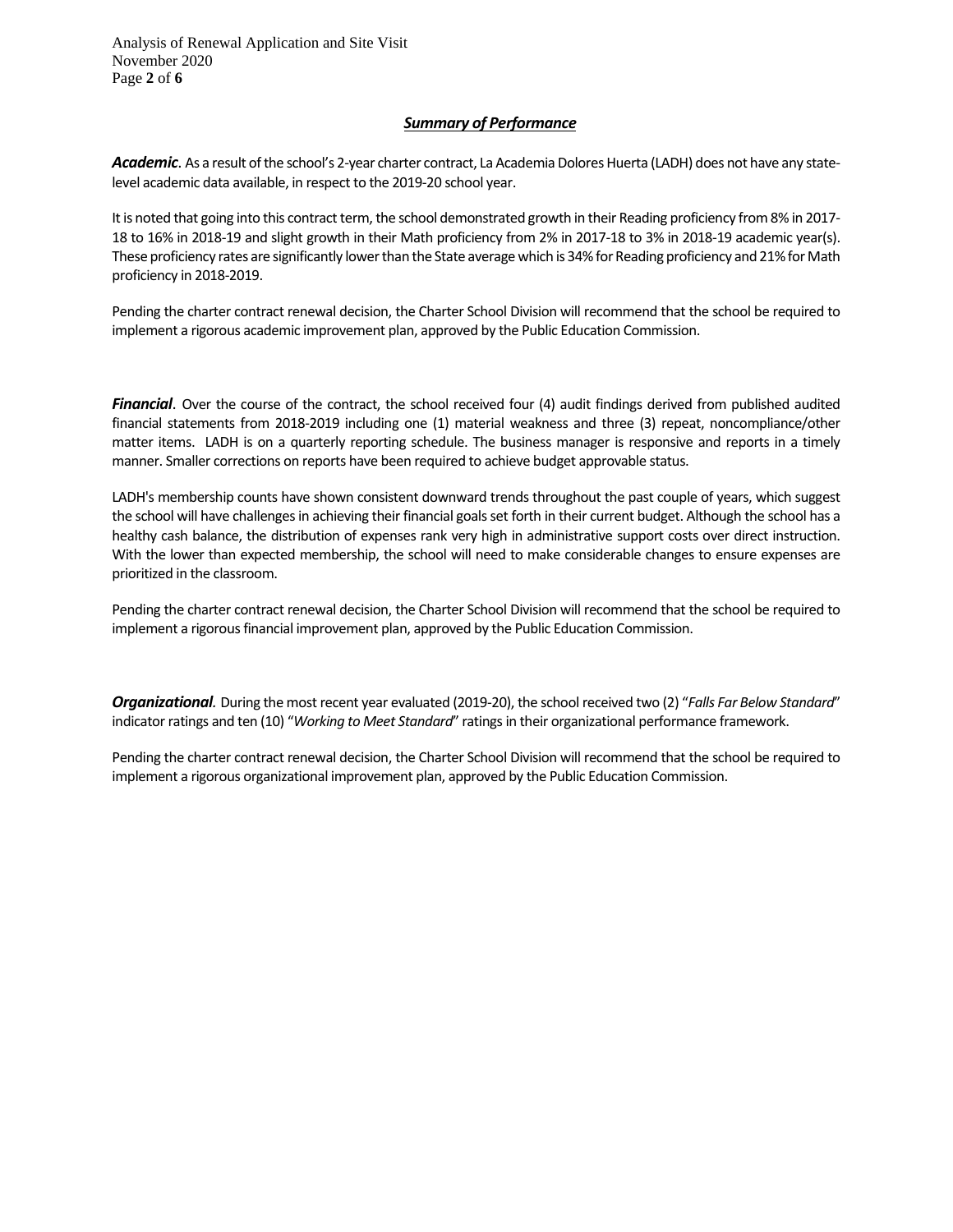| <b>PART A:</b> | Data analysis provided by CSD                                                                                 |
|----------------|---------------------------------------------------------------------------------------------------------------|
|                | Please see Part A - Summary Data Report based on accountability and reporting data from Current Charter       |
|                | Contract term                                                                                                 |
| <b>PART B:</b> | Progress Report provided by the School                                                                        |
|                | Please see Part B for the school's self-report on the progress of meeting the academic performance, financial |
|                | compliance and governance responsibilities of the charter school, including achieving the goals, objectives,  |
|                | student performance outcomes, state standards of excellence and other terms of the charter contract,          |
|                | including the accountability requirements set forth in the Assessment and Accountability Act during the       |
|                | <b>Current Charter Term.</b>                                                                                  |

| The PED team reviewed the school's Part B (Progress Report) and |                                                                                                  |                                           |  |  |  |
|-----------------------------------------------------------------|--------------------------------------------------------------------------------------------------|-------------------------------------------|--|--|--|
| conducted a virtual renewal site visit on October 28, 2020.     |                                                                                                  |                                           |  |  |  |
|                                                                 | Ratings are based on the rubric provided in the application.                                     |                                           |  |  |  |
| <b>Section</b>                                                  | <b>Indicator</b>                                                                                 | <b>Final Rating</b>                       |  |  |  |
|                                                                 | <b>ACADEMIC PERFORMANCE</b>                                                                      |                                           |  |  |  |
| 1.a                                                             | Department's Standards of Excellence-                                                            |                                           |  |  |  |
|                                                                 | NM System of School Support and Accountability                                                   |                                           |  |  |  |
|                                                                 | 2019-2020: No data available for schools                                                         |                                           |  |  |  |
| 1.b                                                             | <b>School Specific Goal</b>                                                                      |                                           |  |  |  |
|                                                                 | <b>Community Service and Cultural Competence</b>                                                 |                                           |  |  |  |
|                                                                 | Due to statewide school closures, the school was unable to                                       |                                           |  |  |  |
|                                                                 | complete the community service hours at the end of 2020 and                                      |                                           |  |  |  |
|                                                                 | have been unable to implement the project for this school                                        |                                           |  |  |  |
|                                                                 | year.                                                                                            |                                           |  |  |  |
|                                                                 | <b>FINANCIAL COMPLIANCE</b>                                                                      |                                           |  |  |  |
| 2.a                                                             | Audit                                                                                            | <b>Failing to Demonstrate Substantial</b> |  |  |  |
|                                                                 | Schools that have received no material weakness, significant                                     | Progress                                  |  |  |  |
|                                                                 | deficiency, or repeat audit findings in each of the annual audits                                |                                           |  |  |  |
|                                                                 | during the term of the contract do NOT complete this Section.                                    |                                           |  |  |  |
|                                                                 | [Organizational Performance Framework 2a and 2b]<br>[Organizational Performance Framework 2a-2e] |                                           |  |  |  |
| 2.b                                                             | <b>Board of Finance</b>                                                                          | Meets the Standard                        |  |  |  |
|                                                                 | Schools that have maintained all Board of Finance authority during                               |                                           |  |  |  |
|                                                                 | the entire term of the contract do NOT complete this Section. If                                 |                                           |  |  |  |
|                                                                 | required to complete this section, provide a narrative explaining the                            |                                           |  |  |  |
|                                                                 | actions taken (improved practices and outcomes).                                                 |                                           |  |  |  |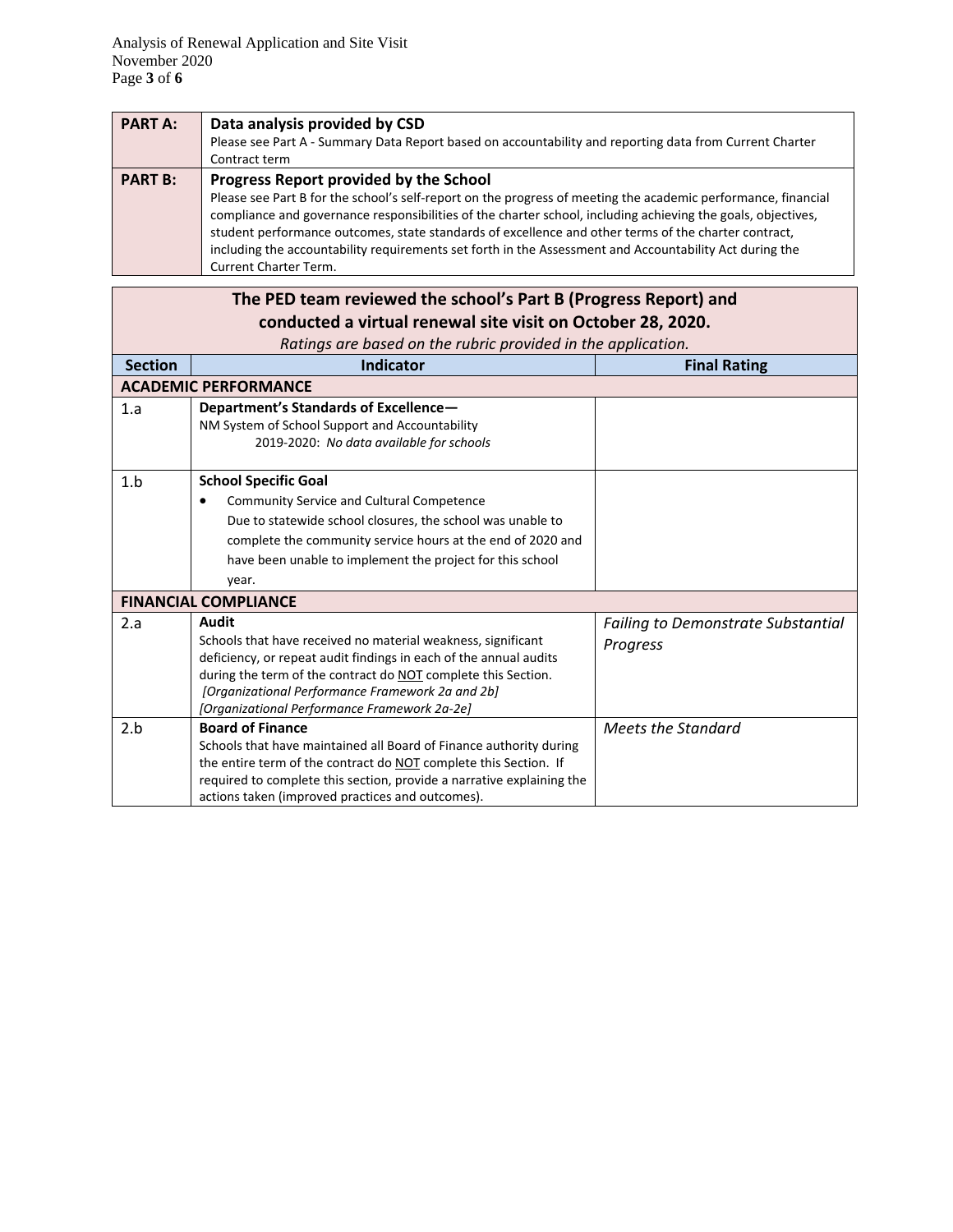| 2c  | <b>Additional Financial Information</b>                                                                                                             |                                 |       |                                             |                           |                                           |
|-----|-----------------------------------------------------------------------------------------------------------------------------------------------------|---------------------------------|-------|---------------------------------------------|---------------------------|-------------------------------------------|
|     | LA ACADEMIA DOLORES HUERTA                                                                                                                          |                                 |       |                                             |                           |                                           |
|     | MEMBERSHIP                                                                                                                                          |                                 |       |                                             |                           |                                           |
|     |                                                                                                                                                     | <b>Enrollment CAP</b>           |       | 200                                         |                           |                                           |
|     |                                                                                                                                                     | 2021 Budgeted MEM               |       | 81                                          |                           |                                           |
|     |                                                                                                                                                     | Actual 40 Day 10-01-2020        |       | 71                                          |                           |                                           |
|     |                                                                                                                                                     |                                 |       |                                             |                           |                                           |
|     |                                                                                                                                                     | <b>Funded Membership</b>        |       | 163                                         | 120                       |                                           |
|     |                                                                                                                                                     |                                 |       | OPERATIONAL EXPENSES vs. REVENUE<br>2018-19 | 2019-20                   |                                           |
|     |                                                                                                                                                     | <b>Direct Inst</b>              | 1000  | 614,203                                     | 561,315                   |                                           |
|     |                                                                                                                                                     | <b>Student Sup</b>              | 2100  | 73,388                                      | 76,982                    |                                           |
|     |                                                                                                                                                     | <b>Instrtnl Sup</b>             | 2200  | 1,864                                       | 455                       |                                           |
|     |                                                                                                                                                     | Central Admin                   | 2300  | 238,464                                     | 270,712                   |                                           |
|     |                                                                                                                                                     | School Admin                    | 2400  | 27,497                                      | 28,342                    |                                           |
|     |                                                                                                                                                     | <b>Central Svcs</b>             | 2500  | 163,567                                     | 169,725                   |                                           |
|     |                                                                                                                                                     | Maint/Ops                       | 2600  | 102,322                                     | 78,699                    |                                           |
|     |                                                                                                                                                     | <b>Food Svc</b>                 | 3100  | 15,987                                      | 15,391                    |                                           |
|     |                                                                                                                                                     | Other                           | other | 121                                         |                           |                                           |
|     |                                                                                                                                                     | <b>Total Operting Exp</b>       |       | 1,237,413                                   | 1,201,620                 |                                           |
|     |                                                                                                                                                     | <b>Total Operational Rev</b>    |       | 1,315,298                                   | 1,218,875                 |                                           |
|     |                                                                                                                                                     | Surplus                         |       | 77,885                                      | 17,255                    |                                           |
|     |                                                                                                                                                     |                                 |       | 6%                                          | 1%                        |                                           |
|     |                                                                                                                                                     | Year End CASH balance           |       | 295,484                                     | 312,739                   |                                           |
|     |                                                                                                                                                     | <b>DISTRIBUTION OF EXPENSES</b> |       |                                             |                           |                                           |
|     |                                                                                                                                                     | <b>Instructional Cost</b>       |       | 689,455                                     | 638,752                   |                                           |
|     |                                                                                                                                                     | % of total operating exp        |       | 56%                                         | 53%                       |                                           |
|     |                                                                                                                                                     | Per student membership          |       | \$4,230                                     | \$5,323                   |                                           |
|     |                                                                                                                                                     | Admin Support                   |       | 429,528                                     | 468,779                   |                                           |
|     |                                                                                                                                                     | % of total operating exp        |       | 35%                                         | 39%                       |                                           |
|     |                                                                                                                                                     | Per student membership          |       | \$2,635                                     | \$3,906                   |                                           |
|     | <b>CONTRACTUAL, ORGANIZATIONAL, AND GOVERNANCE</b>                                                                                                  |                                 |       |                                             |                           |                                           |
| 3.a | <b>Material Terms</b>                                                                                                                               |                                 |       |                                             | <b>Meets the Standard</b> |                                           |
|     | All schools must provide a response for this section of the                                                                                         |                                 |       |                                             |                           |                                           |
|     | application.<br>All students will participate in dual language classes in all<br>$\bullet$                                                          |                                 |       |                                             |                           |                                           |
|     | subjects.                                                                                                                                           |                                 |       |                                             |                           |                                           |
|     | All students will participate in the IPT assessment.<br>$\bullet$                                                                                   |                                 |       |                                             |                           |                                           |
|     | All staff will hold bilingual endorsements or TESOL certification.<br>$\bullet$<br>All instructional staff will receive professional development in |                                 |       |                                             |                           |                                           |
|     | $\bullet$                                                                                                                                           |                                 |       |                                             |                           |                                           |
|     | the areas of empirically validated dual language approaches and                                                                                     |                                 |       |                                             |                           |                                           |
|     | instructional frameworks/strategies.                                                                                                                |                                 |       |                                             |                           |                                           |
|     | All instructional staff will receive professional development in<br>٠                                                                               |                                 |       |                                             |                           |                                           |
|     | the areas of promoting cultural diversity.<br><b>Organizational Performance Framework</b>                                                           |                                 |       |                                             |                           |                                           |
| 3.b | Schools that do not have any repeated "working to meet" ratings or                                                                                  |                                 |       |                                             |                           | <b>Failing to Demonstrate Substantial</b> |
|     | any "falls far below" ratings on the most recent organizational                                                                                     |                                 |       |                                             | Progress                  |                                           |
|     | performance framework evaluation do NOT complete this Section.                                                                                      |                                 |       |                                             |                           |                                           |
|     | [Organizational Performance Framework 1b-1g, 4a-4c, and 5a-5c]                                                                                      |                                 |       |                                             |                           |                                           |
|     | [Organizational Performance Framework 1b-1f, 4a-4e, and 5a-5d]                                                                                      |                                 |       |                                             |                           |                                           |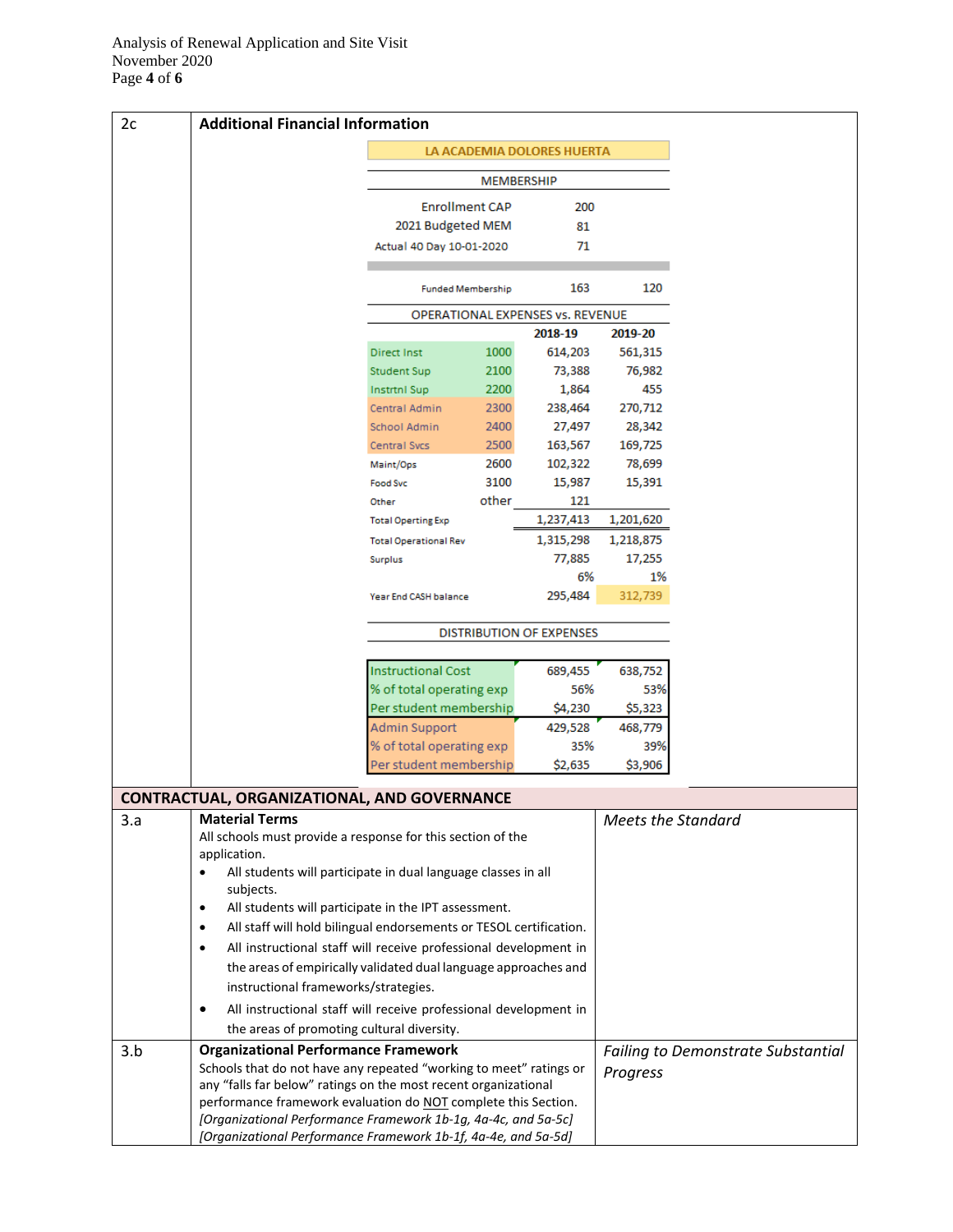|     | Any OCR complaints or formal special education complaints,<br>identify those, provide all communication related to those, and<br>describe the current status in an Appendix, referenced in narrative<br>by name.      |                                          |
|-----|-----------------------------------------------------------------------------------------------------------------------------------------------------------------------------------------------------------------------|------------------------------------------|
| 3.c | <b>Governance Responsibilities</b><br>All schools must provide a response for this section of the<br>application.<br>[Organizational Performance Framework 3a and 3b]<br>[Organizational Performance Framework 3a-3c] | <b>Demonstrates Substantial Progress</b> |

Parts C, D, and E were provided by the school as part of the renewal application.

| <b>PART C:</b> | <b>Financial Statement</b>                                                                                                   |  |  |  |  |  |
|----------------|------------------------------------------------------------------------------------------------------------------------------|--|--|--|--|--|
|                | A financial statement that discloses the costs of administration, instruction and other spending categories for              |  |  |  |  |  |
|                | the charter school that is understandable to the general public that allows comparison of costs to other                     |  |  |  |  |  |
|                | schools or comparable organizations and that is in a format required by the department.                                      |  |  |  |  |  |
| <b>PART D</b>  | <b>Petitions</b>                                                                                                             |  |  |  |  |  |
|                | A petition in support of the charter school renewing its charter status signed by not less than sixty-five<br>$\mathbf{1}$ . |  |  |  |  |  |
|                | percent of the employees in the charter school, with certified affidavit.                                                    |  |  |  |  |  |
|                | Number: 17 Percentage: 94%                                                                                                   |  |  |  |  |  |
|                | A petition in support of the charter school renewing its charter status signed by at least seventy-five<br>2.                |  |  |  |  |  |
|                | percent of the households whose children are enrolled in the charter school, with certified affidavit.                       |  |  |  |  |  |
|                | Number: 67 Percentage: 82%                                                                                                   |  |  |  |  |  |
| <b>PART E:</b> | Description of the Charter School Facilities and Assurances                                                                  |  |  |  |  |  |
|                | A description of the charter school facilities and assurances that the facilities are in compliance with the                 |  |  |  |  |  |
|                | requirements of Section 22-8B-4.2 NMSA 1978.                                                                                 |  |  |  |  |  |
|                | A copy of the facility lease agreement as Appendix D<br>1.                                                                   |  |  |  |  |  |
|                | A narrative description of its facilities and attach the school's Facility Master Plan, if available, as<br>2.               |  |  |  |  |  |
|                | Appendix H                                                                                                                   |  |  |  |  |  |
|                | Attach a copy of the building E Occupancy certificate(s)<br>3.                                                               |  |  |  |  |  |
|                | Dated: 04 AUG 2008 Maximum Occupancy (if listed): Not listed on Certificate                                                  |  |  |  |  |  |
|                | Most recent facility NMCI Score 23.05% indicating that the school meets the requirements of<br>4.                            |  |  |  |  |  |
|                | Subsection C of 22-8B-4.2 NMSA 1978                                                                                          |  |  |  |  |  |
|                | If the charter school is relocating or expanding, provide assurances that the facilities comply with the                     |  |  |  |  |  |
|                | requirements of Section 22-8B-4.2 NMSA 1978                                                                                  |  |  |  |  |  |
|                | Public (Cert A)<br>Private (Cert B)<br>Foundation (Cert C)<br>X.                                                             |  |  |  |  |  |
| <b>PART F:</b> | <b>Amendment Requests</b>                                                                                                    |  |  |  |  |  |
|                | The school has not requested or been granted any amendment request(s) during the current                                     |  |  |  |  |  |
|                | contract term.                                                                                                               |  |  |  |  |  |